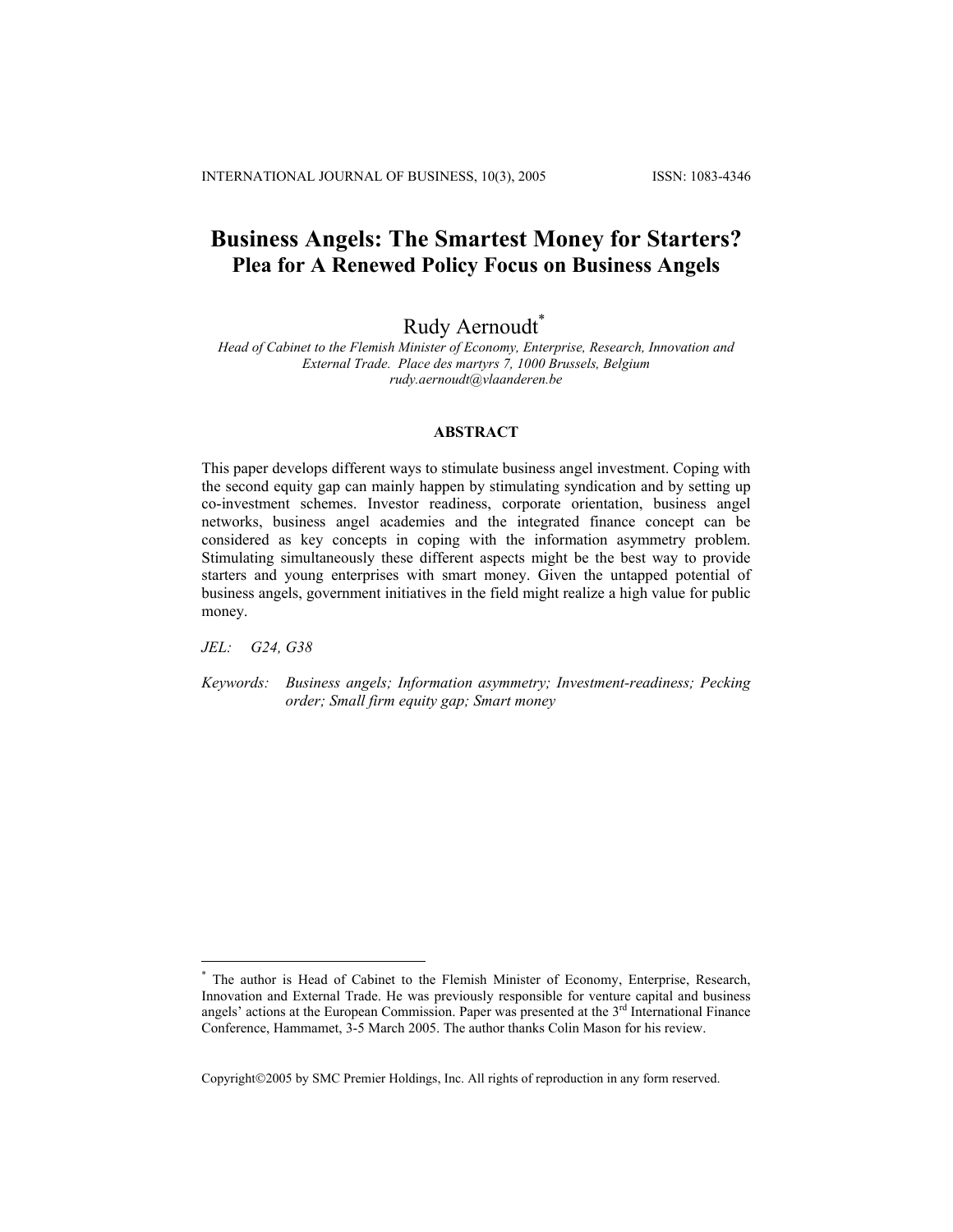### **I. INTRODUCTION**

Informal venture capital-equity investments made by private individuals using their own money, directly in unquoted companies in which they have no family connections, play a key role in the financing of emergent businesses (Mason and Harrison (1999a)). They are not looking to invest money, but to invest money and time. This input allows advice and guidance to be given to young entrepreneurs both on the technical and on the managerial aspects of running a business (Aernoudt (1999b)). Business angel money is hence smart money and crucial to the creation and development of new enterprises. Moreover, as formal venture capitalists are moving towards larger deals and shifting their investments to a later stage of development, creating a "second" equity gap, those so-called business angels become more important in the financing of seed, early stage and second round phases. Hence any policy to stimulate entrepreneurship and growth should consider business angel financing as a priority. Government policy to stimulate growth, innovation and especially the creation of new enterprises is rather focused on access to finance mainly through increasing the supply of capital. However, policies should be focused both on the supply side and the demand side and combined with a cultural change. Government should look at innovative ways to stimulate business angel financing rather than coping with market failures by bureaucratic subsidy schemes.

## **II. BUSINESS ANGELS: REAL ENTREPRENEURS' BEST CHOICE**

The traditional pecking order theory suggests that the financing source of choice is earnings retention, followed by external debt. External equity is the last resort. This traditional approach can however be confronted by the excessive demand for external equity, especially for start-ups. This demand can be explained by the absence of interest costs on the one hand, and fixed payback obligations on the other. Indeed, even if, as is shown by a number of surveys, desired return on seed and early stage investments are excessive, varying from 25 to around 80%, one should bear in mind that these rates depend on expected revenues and do not constitute actual interest payments.

The business angel's stake in the company will depend on the perceived worth of the company and the amount of capital that s/he wants to disburse. The owners' preference for business angel financing is hence comprehensible: no fixed financial expenses have to be foreseen in the business plan; a smart partnership between the business angel and the entrepreneur might lead to higher future net value of the company as both parties are involved and committed; and the business angel financing might open doors to second round venture capital or to classical debt financing. Therefore, and despite the non-existence of empirical evidence linked to business angel financing in the matter, we might assume that the traditional finance pecking order seems to be reversed for start-ups, especially for high-tech start-ups. Business angel financing can in this sense no longer be considered as last resort as the literature tends to suggest (Aernoudt and Erikson (2002); European Commission (2002)).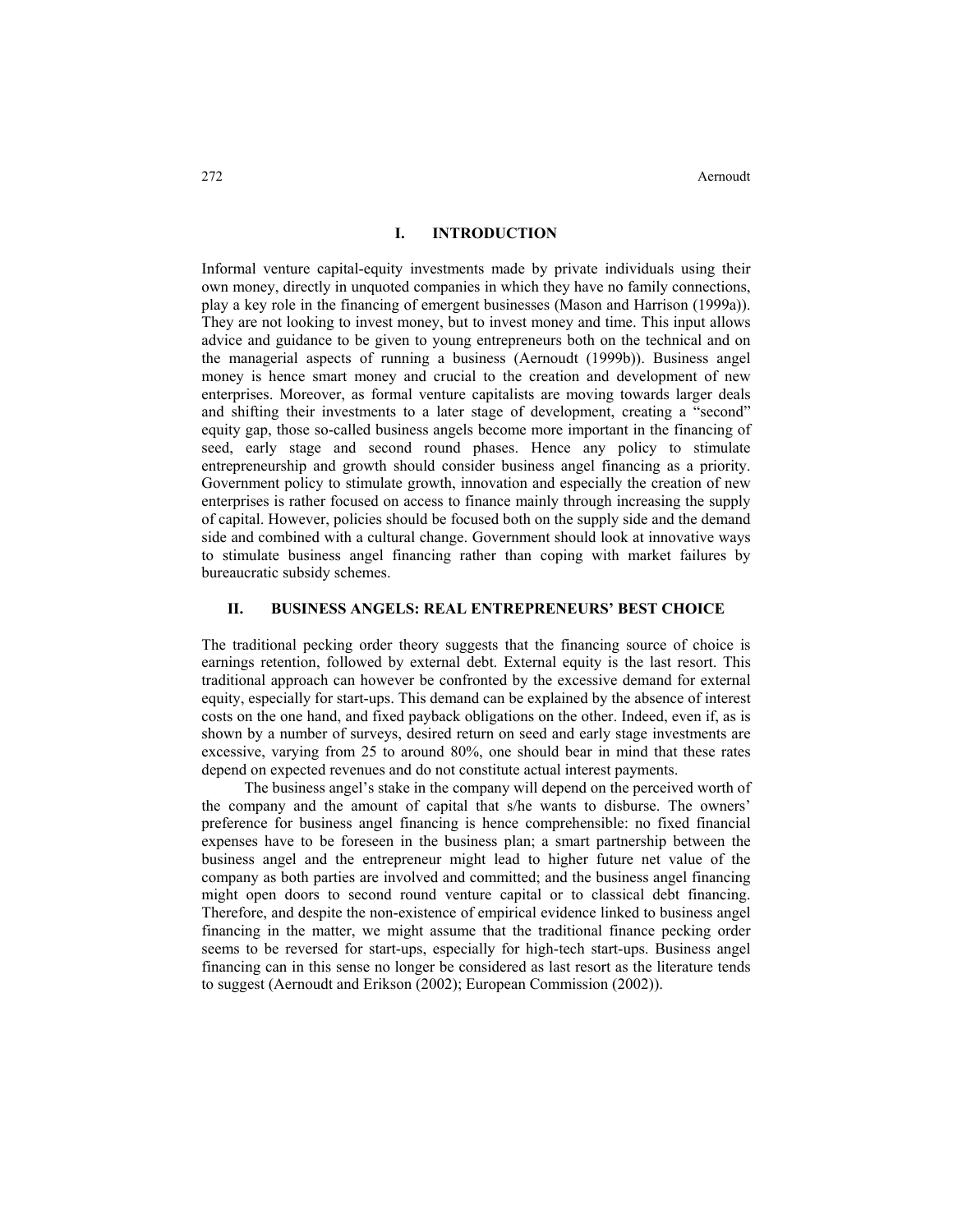Indeed real entrepreneurs consider that not all money is the same. They take into account several criteria when they are considering different sources of finance for their ventures. To achieve a successful and profitable business development it is necessary to ensure that the right type of money is matched to the real risk involved. For a start-up, with no income until the product is fully developed and the first sales are made, debt finance is rarely the best source of external finance. Debt finance is usually secured on assets. The longer or the more uncertain the exit period, the higher the collateral required. Moreover, the riskier the project, the higher the anticipated reward that is needed to attract investors. We should respect lifestyle companies but, as venture capital-backed companies have faster growth rates, policy matters should be focused on fast growing companies or "gazelles" and on convincing potential "gazelles" to grow based on a partnership relation with their main investors. Besides the high level of expected return required, the real cost of venture capital is the control and induced information requirements a venture capitalist wants to have about the company. As business angels focus more on the 'jockey' than on the 'horse' (Harrison and Mason, 2003), we can assume that business angels can be the real entrepreneurs' best choice.

## **III. VENTURE CAPITALISTS PREFER LATER STAGE AND MBO**

While the pecking order focuses on the demand side, the risk-return relationship concerns the supply side. On the formal venture capital scene, we see a persistent decline of the share of early investment. MBO financing still plays the most important role on the venture capital scene in Europe. This lower risk business is even not categorised as venture capital in the USA and one might ask whether banks could not finance those MBOs through more creative credit schemes. MBOs are not particularly risky, but often the buyers are not able to offer sufficient collateral. The default rate on MBO operations is estimated at 3% against 50 % for seed and early stage (Ploix (2004)). At first sight venture capitalists, in their mainstream activity, differ from banks only in that they take (limited) risk without sufficient coverage in case of failure, rather than in the overall level of risk they assume. This means that banks and venture capitalists do not complement each other as they should, implying that few finance suppliers are interested in projects combining lack of collateral with high risk, such as start-ups.

Even in the way venture capitalists evaluate projects, they do not differ from banks. The classical discounted cash-flow method, together with the use of comparables is by far the most used evaluation method (Babson college (1999)). More academic methods such as the option-based approach or the residual approach are hardly ever used. These conventional appraising methods do imply a bias towards projects characterised by a stable cash-flow projection in the short run. Start-up companies and projects with a long incubation period and a huge burn rate are therefore less attractive to the venture capitalist (Amit, Brander and Zott (1998)).

The fact that most venture capitalists perceive and appraise projects through the bankers' eyes is not surprising. Most of the fund managers are ex-bankers making a career move towards venture capital funds, often being part of the banking group. Moreover, bankers' are in Europe, in contrast to the US, the most important source of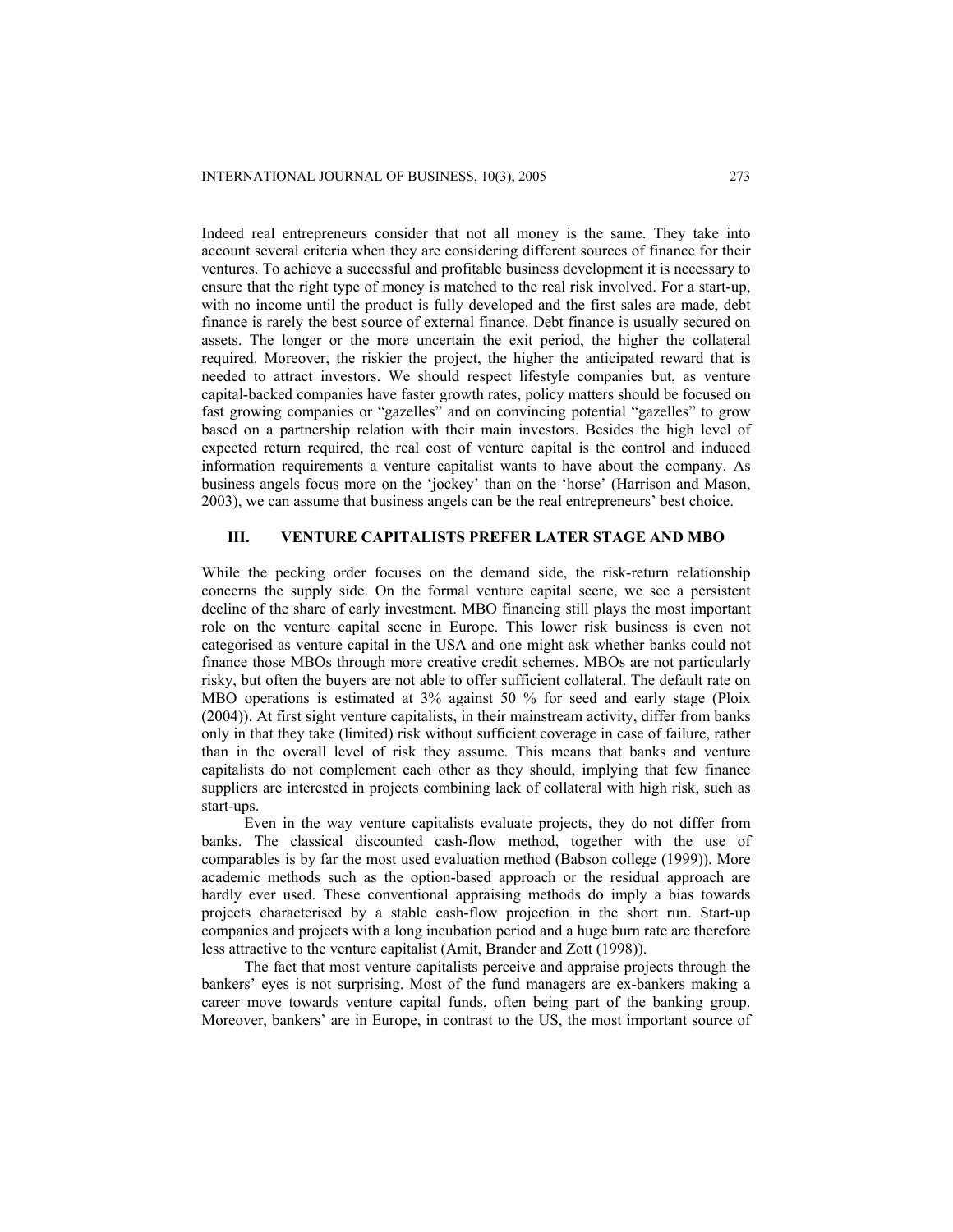finance of the risk capital sector. In North America, venture capital is raised from funds with longer investment terms, mainly from institutional investors such as public and private pension funds and insurance companies rather than banks, which tend to be the largest investors in Europe (OECD (2000), Botazzi (2004)).

These factors explain of course why the risk capitalists' view differs only slightly from a banking approach. This bankers' view is confirmed when we have a closer look at the number of SMEs at start-up and seed stage that receive venture capital finance and the amounts involved. We obtain an unsettling reality. In Europe only one fifth of all risk capital within the EU goes to start-up and early stages.

We can wonder why venture capitalists have such a noticeable preference for MBOs and mature companies. Investors should, conform to the portfolio theory; spread their assets over the different stages of the companies instead of concentrating on the big deals. The problem can be tackled by applying the agency theory to the venture capital sector. Investors, and especially institutional investors, are rarely involved in the daily management of the fund. The fund manager is rewarded on basis of the carried interest principle and therefore prefers big, not labour intensive, deals with short-term exit opportunities. Consequently, the injection of - public or private - money into the market is not likely to solve the problem of shortage of risk capital for start-up and small amounts investments, on the contrary.

The Netherlands is probably one of the countries with the most developed equity culture in Europe. If, in relative terms, each of the Member States had the same investments in private pension funds as the Netherlands, an extra five thousand billion EUR could be available in EU capital markets. Moreover for decades they have been the country in Europe with the biggest share of seed and start-up. Many years ago (in 1988), the Netherlands even exceeded, proportionally, the USA. Therefore it is worthwhile to have a closer look at this country. The main reason why the share of seed capital in the Netherlands decreased in the 1990s was the concentration phenomenon in the venture capital market. While in the eighties, around a hundred funds were active, nowadays only one third remain. Moreover 5 funds account for 80 % of all deals (Brouwer and Hendrix (1998)). As management does not vary with the size of the fund, less productive activities receive lower priority. Therefore less attention is given to seed and start-up proposals.

A similar phenomenon, although to a lesser extent, was seen in the US. Using the Venture Capital fund model, simulation showed the positive impact of the fund's scale on the investment return for the managing partners. As the fund size increased, the attraction of investing small amounts of money in start-ups correspondingly diminished (Murray (1999)). Indeed, the cost of due diligence, audit and monitoring is not related to the size of the investment. Therefore, small projects are less interesting for venture capital. Hence, it is not surprising that seed investments are not the privileged customers of venture capital funds. Thus the success of the overall risk capital market implies that seed capital becomes a less and less attractive option.

This theoretical approach is confirmed when we look at the markets. Although the UK for instance still represents almost half of the EU market, studies concluded that British SMEs are faced with huge problems in their seed, start-up and fast growth phases. In the slow growth and MBO phase, there is no longer an equity gap problem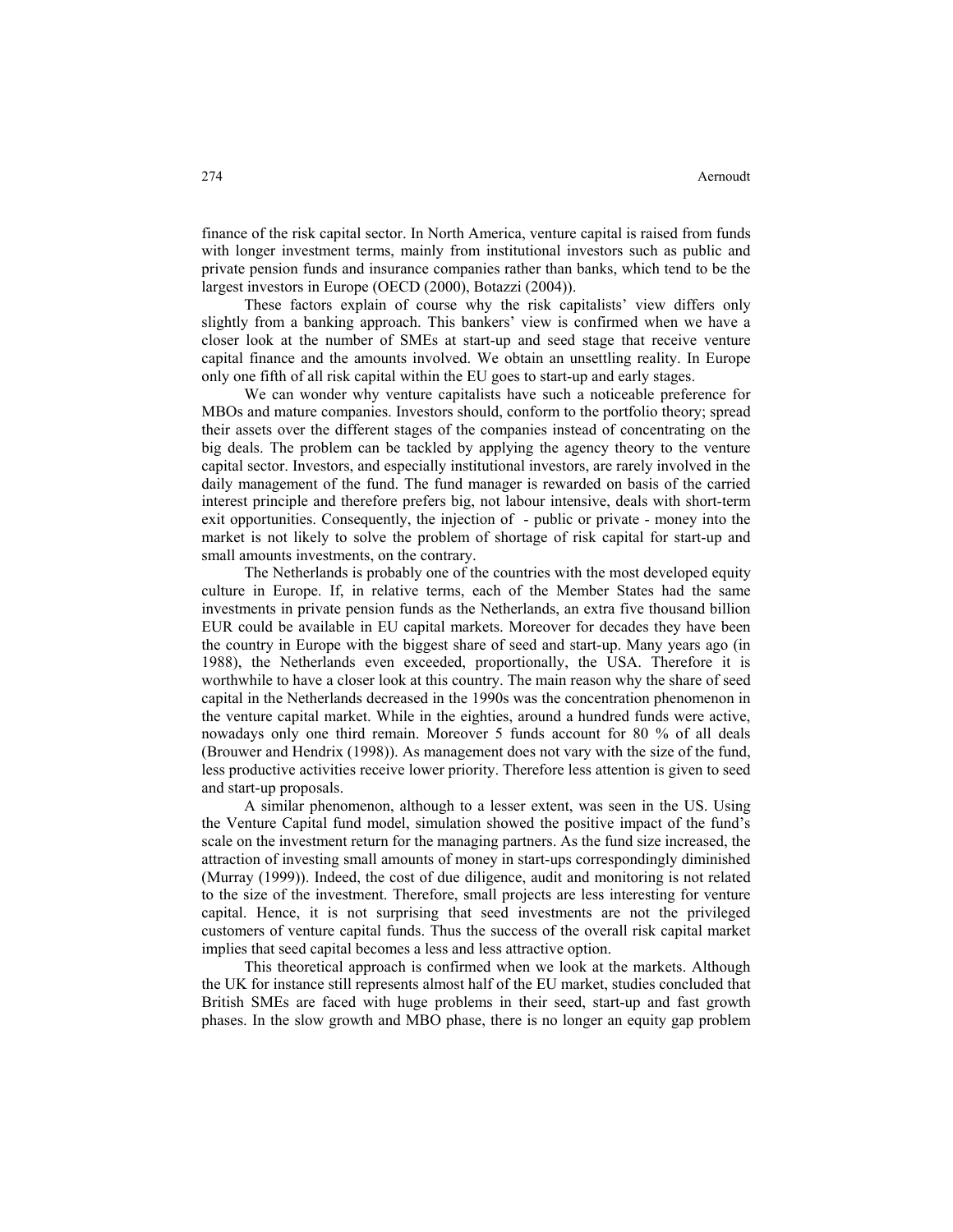(KPMG (1999)). Correspondingly, the European Commission states in its report that it becomes more and more difficult for SMEs to gain access to smaller amounts of financing (European Commission (2003)).

Although we can agree that provision of equity finance should be sufficient to meet the needs of enterprises, there is a problem of financing for (small) starters and fast (technology) growers as the supply of risk capital is mainly oriented towards the less-risky segment of the market. Perhaps business angels can partly fill the "small equity gap", as they are more focused on small amounts. However, preliminary research seems to show a positive correlation between high performance and the size of the investment for both informal and formal capital (Mason (1999b)). This leads us to the ironic conclusion that the more the venture capital market is booming; the more difficult it is to obtain start-up risk capital.

Early stage venture capital can only increase its share in total investments, if its revenues exceed those of other types of investment. As long as the higher risk involved in start-up financing is not rewarded by a higher return, as the EVCA figures yearly illustrates, any policy intended to promote start-up financing is doomed to fail. In the last twenty years (average EVCA figures 1986 - 2003) for instance, the return on MBO operations was 9,6% against 2,3% for seed and early stage.

## **IV. THE MARKET FAILS AT THE LOWER END**

This demand and supply analysis allows us to explain why the market fails, especially at the lower end, i.e. start-up and early financing. Ironically, in the market segment where suppliers are not interested because of high costs and low returns, entrepreneurs are more receptive to external finance. In the growth phase, where venture capitalists become more interested in investing in the company, companies' enthusiasm for external finance diminishes. This real cost approach can help us in trying to understand the paradox. The different elements put together can graphically be illustrated in Figure 1.

The interest for risk capital is larger in the seed and start-up phase than for the later stage. Control is felt as less of an impediment to venture capital investment in the start-up than in a more advanced development stage and the benefits from management assistance are considered important. For the same reasons, demand for risk capital decreases with the evolution of the company. On the supply side of the market we see the opposite. Venture capitalists try to avoid the risks and prefer big, less labour intensive, deals rather than the riskier phases.

Therefore, seed and start-up investments still encounter huge problems in finding venture capital. They are in a sellers' market  $(a>b)$ . The few venture capitalists operating in this segment of the market use their position as an oligopoly to request higher return premium and apply stringent rules. A survey indicates that the desired return on seed investments is estimated at 100% (Leleux (2000)) and that they are very severe in the selection and due diligence (only one out of hundred proposals is retained).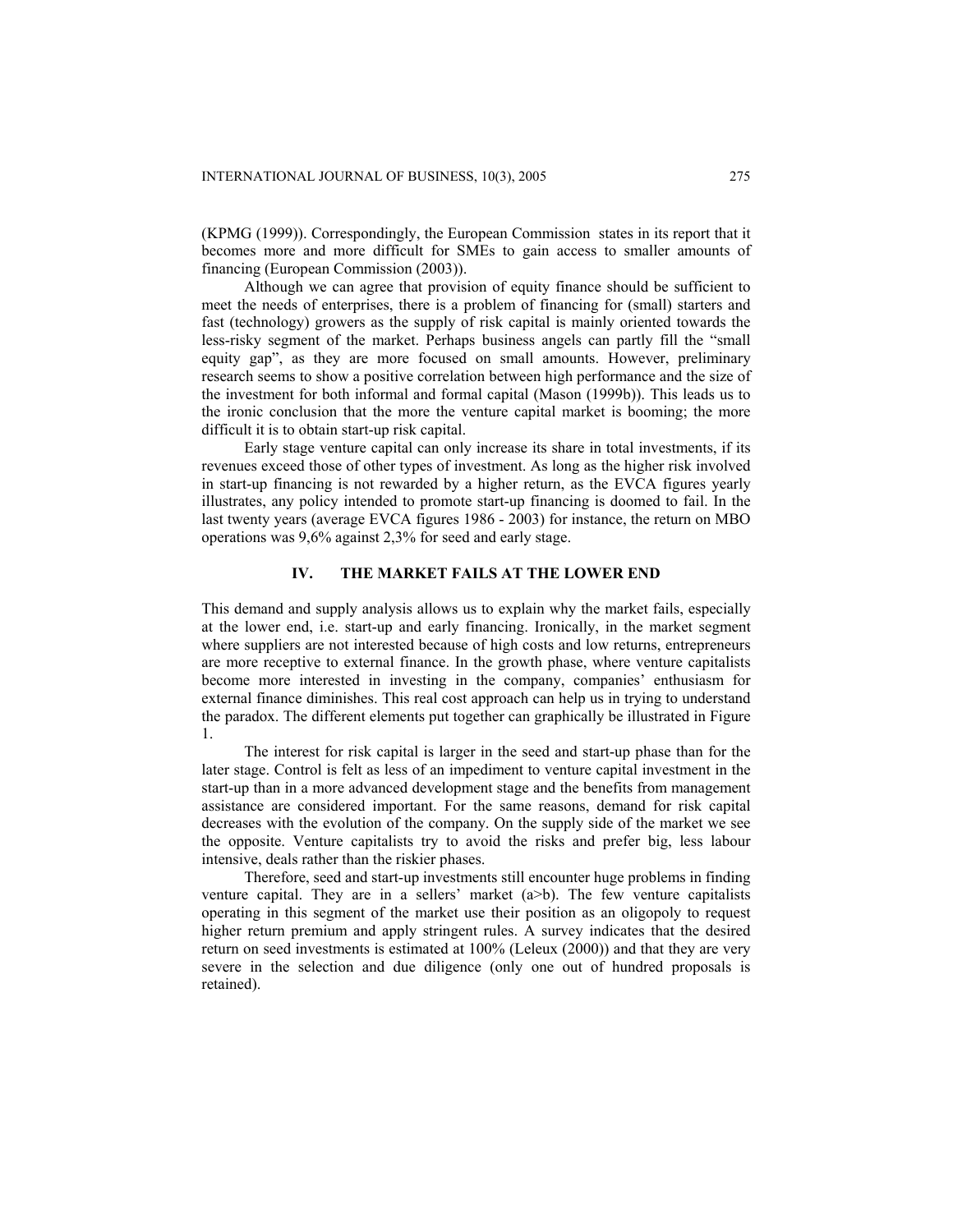

**Graph 1**  Supply and demand for risk capital according to enterprise's development stage

On the other hand, as venture capital markets are (again) booming and fundraising is easy, venture capitalists are "desperately" looking for projects to invest in in the expansion phase (it is estimated that venture capital funds had 60 billion dollar available for investments end 2004). In the expansion phase (fourth round financing), only a few companies are interested in opening their capital to venture capital funds. Given that most of these companies do generate cash flow, and conform with the empirically confirmed pecking order theory, companies in their expanding phase prefer self-financing and credit financing to risk capital. Risk capitalists and fund managers, sellers of money, prefer these expansion investments and given the buyers' market (c>d) they have to reduce their conditions. If venture capitalists want to find projects, they will have to accept a lower desired return and adopt an investment strategy that implies less control on the daily management. Therefore, not only the lower risks position, but also the bargaining position makes it easier for a company to obtain risk capital at appropriate conditions for expansion financing. In this sense, the internet led to more realistic expectations both for venture capitalists (for their desired return) and for entrepreneurs (for their valuation expectations) and could have a positive impact on the venture capital market for the years to come.

Nevertheless, it is still only in the (late) early stage that entrepreneurs and venture capitalists can conclude a deal at competitive market conditions. Risk capitalists should in this not try to exploit the information asymmetry problem and real entrepreneurs should seek to benefit from the opportunities offered by the venture capital market rather than citing loss of control as the reason for their unwillingness to open their capital to external investors. One could of course argue that the lower expected return only reflects the lower risk linked to the development stage of the company. However, the very high differences cannot only be explained by the classical risk premium theory. The market structure and the accuracy of the information asymmetry are other elements to be taken into account. Desired return might correlate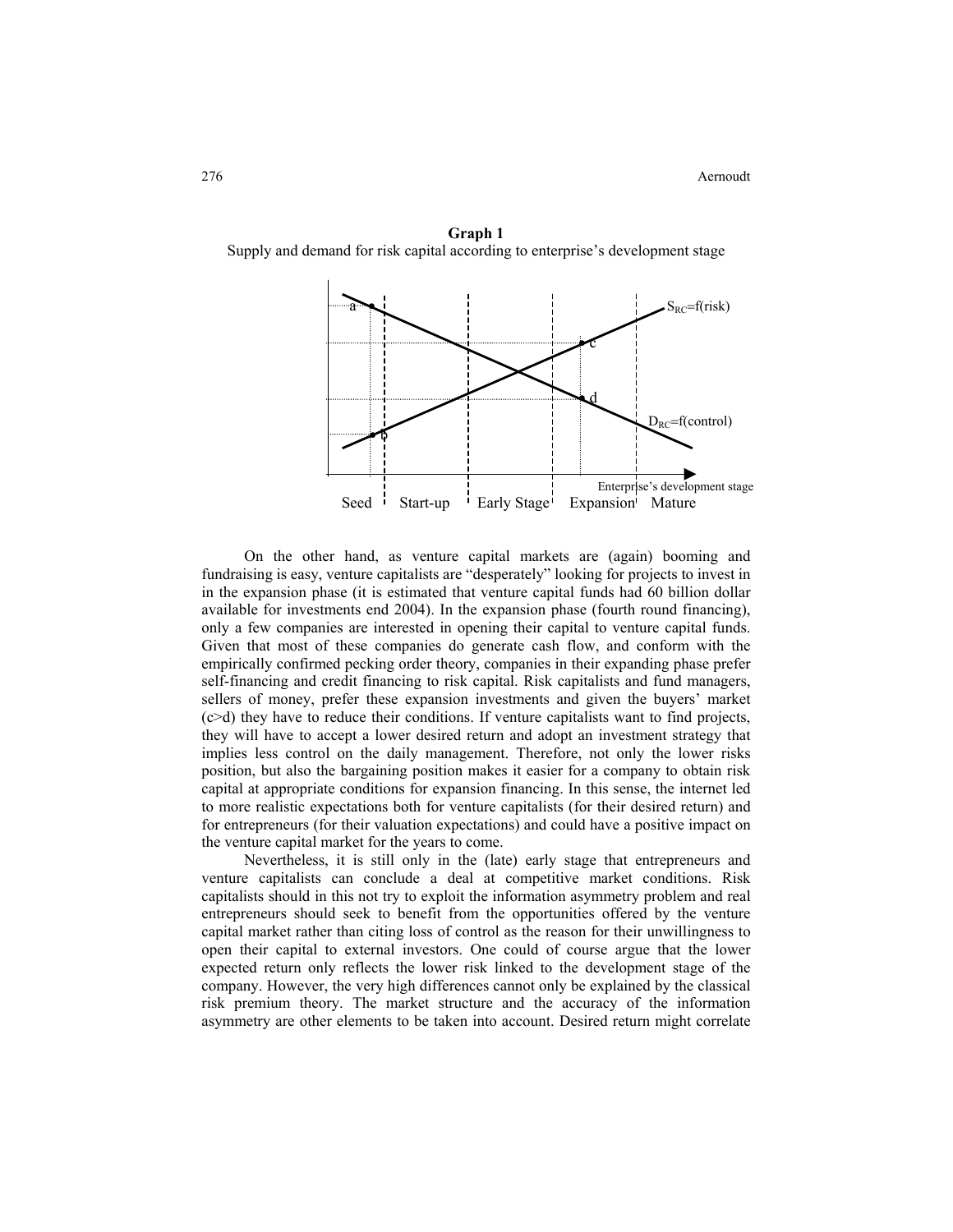more with the bargaining position than with the risk position of the investor. Although as far as I know, empirical research on this field is lacking, Table 1 might clarify this position.

**Table 1** Enterprise's development stage and investors' desired return

| Development Stage | Seed         | Start-up    | Early stage | Expansion  | Mature       |
|-------------------|--------------|-------------|-------------|------------|--------------|
| Desired return    | $80 - 100\%$ | $40 - 70%$  | $30 - 40%$  | 25-30%     | 20%          |
| Market structure  | mono/        | oligopoly   | competition | oligopsony | mono/        |
|                   | oligopoly    |             |             |            | oligopsony   |
| Risk level        | very high    | Rather high | normal      | limited    | very limited |
|                   |              |             |             |            |              |

Therefore, although entrepreneurs are equity minded in their start-up phase, they are faced with big difficulties in obtaining risk financing under acceptable conditions. Consequently, only one out of three thousand starters in Europe conclude a start-up deal with a venture capitalist, whilst one out of ten could be considered as a potential venture capital backed company (Bannock (2001)). This confirms our ironic conclusion that a booming market can coincide with huge difficulty of access to finance for starters.

This approach allows us to understand why a big share of the risk capital is oriented towards MBO financing. Entrepreneurs have no choice as both collateral and self-financing are missing. Suppliers have (almost) no risk as the track record is proven and try to realise a high return based on a good deal structure. National and European venture capital associations can continue publishing healthy growth rates for the venture capital sector as a whole. And a lot of starters remain frustrated by not being able to attract funding.

The shift of the formal venture capitalist towards the third round and MBO financing implies that business angels, mainly focused on the seed phase, have to extend their financing to the second round, in order to bridge the gap. This so-called 'second equity gap' (Murray, 1994) involves a need for bigger amounts of money for the business angel and makes it more difficult to spread his risks over a significant number of projects.

## **V. PLEA FOR A RENEWED POLICY FOCUS ON BUSINESS ANGELS**

It is clear that despite the capital abundance the market does not function at the lower end and that business angels might be best placed to fill the small and second equity gap. However, as business angels are very different in their perception and functioning from formal investors, it doesn't make sense to try to extrapolate policy measures used to stimulates formal venture capital, such as injecting money into the markets through fund of funds or through guarantee schemes to business angels (Aernoudt (1999a)).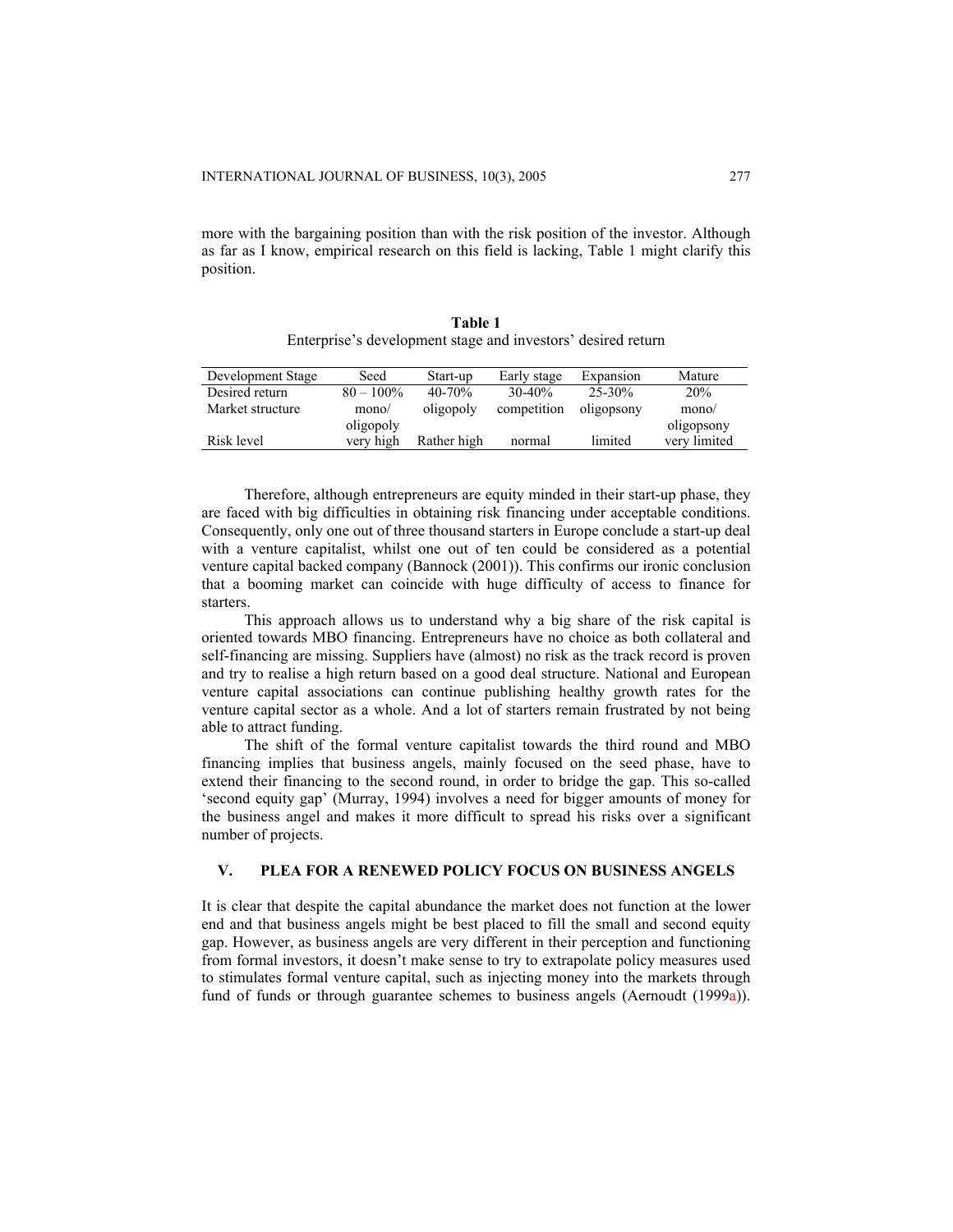Stimulation of the use of informal capital in order to facilitate access to funds or money for enterprises needs a different approach.

Indeed, from what precedes, it must be clear that business angels do not need money. The fact that they have money makes them business angels. Their own capital, often the result of a successful sale, covers the availability of money. In order to limit their risk, the part of their capital that they make available for informal investments often amounts only a limited part of their assets. The amounts available to invest are sufficient to cover the seed phase of the company but may be insufficient if they are confronted with the withdrawal of the formal venture capitalists, who are obliged to deal with the second round financing.

Government should focus on the tax and regulative aspects. All administrative, tax and other regulations impeding the development of informal risk capital should be removed. However, in order to secure both, sufficient availability of funds and maximum spread of risk for the investor, new ways should be examined such as stimulating syndication and, why not, public co-investment schemes.

The main problem however remains lack of information and awareness, both from the side of the entrepreneur and the side of the business angel. Indeed, different economic studies show that markets, including financial markets, can never work efficiently as there is always an information gap. One might assume that this information gap is particularly noticeable in the field of business angel financing. Although the problem of information asymmetry as such can never be completely solved, different techniques can enhance a better mutual understanding between the different partners. Different ways of increasing knowledge and awareness amongst entrepreneurs, business angels and public authorities must be explored.

In this context a number of measures can be taken such as increasing the investor readiness, stimulating potential through big companies, revealing the business angel vocation, setting up and increasing the efficiency of networks and encouraging financiers to work more closely together. Let us have a look at each of these approaches that of course should be set up simultaneously.

#### **A. Syndication**

Co-investment amongst business angels has not been extensively studied by academic research. Kelly and Hay (1996) look at risk reducing strategies of solo versus syndicated investors and establish a link between the characteristics of the investor, the referrals and performance of the investment. The same authors in a later paper (2000) found that syndication is higher between the most experienced angels. Osnabrugge presents similar results from a study on serial and non-serial business angels (2000). Syndication is considered as a vehicle to acquire risk-reducing information, which is possible through consolidating the information possessed by informants, often coinvestors. Therefore angels look for other individuals who could be co-investors and hence share the risk among (Aram (1989)). The pattern of co-investment is thus determined by the risk aversion character of the business angel.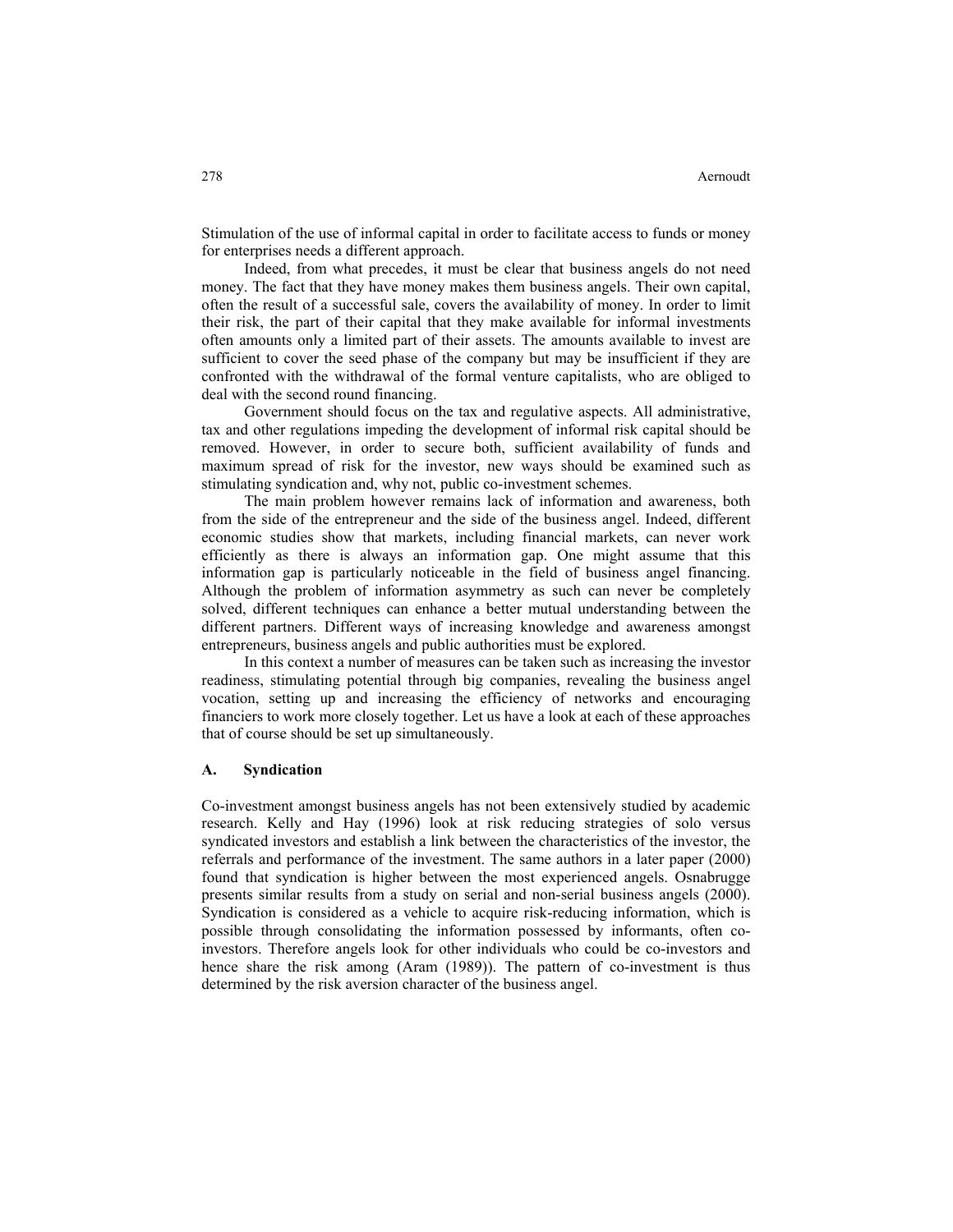Syndication is an increasingly relevant phenomenon within business angel investment for several reasons. First of all, the financial capabilities of solo business angels are limited, - median investment size is estimated between 60000 and 100 000 euro - and the shift of venture capital funds towards larger deals is creating a "second" equity gap. Secondly, it seems that syndicated groups invest more in early stage companies than solo investors (Kelly and Hay (1996)). Thirdly, syndicated investment with experienced investors is one of best instruments to learn the essentials of informal investing and hence to activate latent business angel's capital (Aernoudt, Roure and San José (2005)). In this sense, the promotion and facilitation of business angels' syndication should be high on the agenda of researchers and policy makers.

#### **B. Co-investment Schemes**

One of the main reasons to stimulate syndication is to increase the financial capacities of the solo business angel in order to allow him or her to cope with the second equity gap. In addition to syndication one might examine whether the government could intervene by adding dumb public money to the smart business angels' money. Both liberals and socialists might be shocked for different reasons by the idea of giving money to (rich) business angels. However one should not forget that not all business angels have deep pockets and that the best way to avoid business angels quitting the investment scene is to push them to spread risks. Indeed, a lot of business angels were obliged to continue to invest in projects where they had financed the first round as no other investor was ready to take over. This led to the concentration of financial means in only a few projects and reduced the spread of the risk. In case some of these projects went bankrupt, business angels lost a lot of money and some ceased their investor activity.

One way of allowing business angels to spread the risk is by developing coinvestment schemes where public money is invested together with the business angel investment and conditioned by the business angel's decision to invest. Such a scheme was successfully implemented in Belgium at the end of 2002 and since then, most of the business angels' deals appeal for the scheme. The scheme, called "business angel +", consists of a subordinated loan of maximum 125 000 euro granted to businesses totally or partially financed by business angels. The capital provided by the business angel added to the capital provided by the entrepreneur should at least equal the amount provided by the public fund. Pre-selection of the project is undertaken by the business angel networks.

#### **C. Investor Readiness**

Entrepreneurs, especially those running enterprises with growth potential and who are willing to grow, need greater understanding of venture capital and specialist advice on how to structure business plans to secure external equity finance. There is evidence that some firms hold back from seeking external finance because they are unsure about the practicalities and worried about the complications (DTI (2001)). An empirical study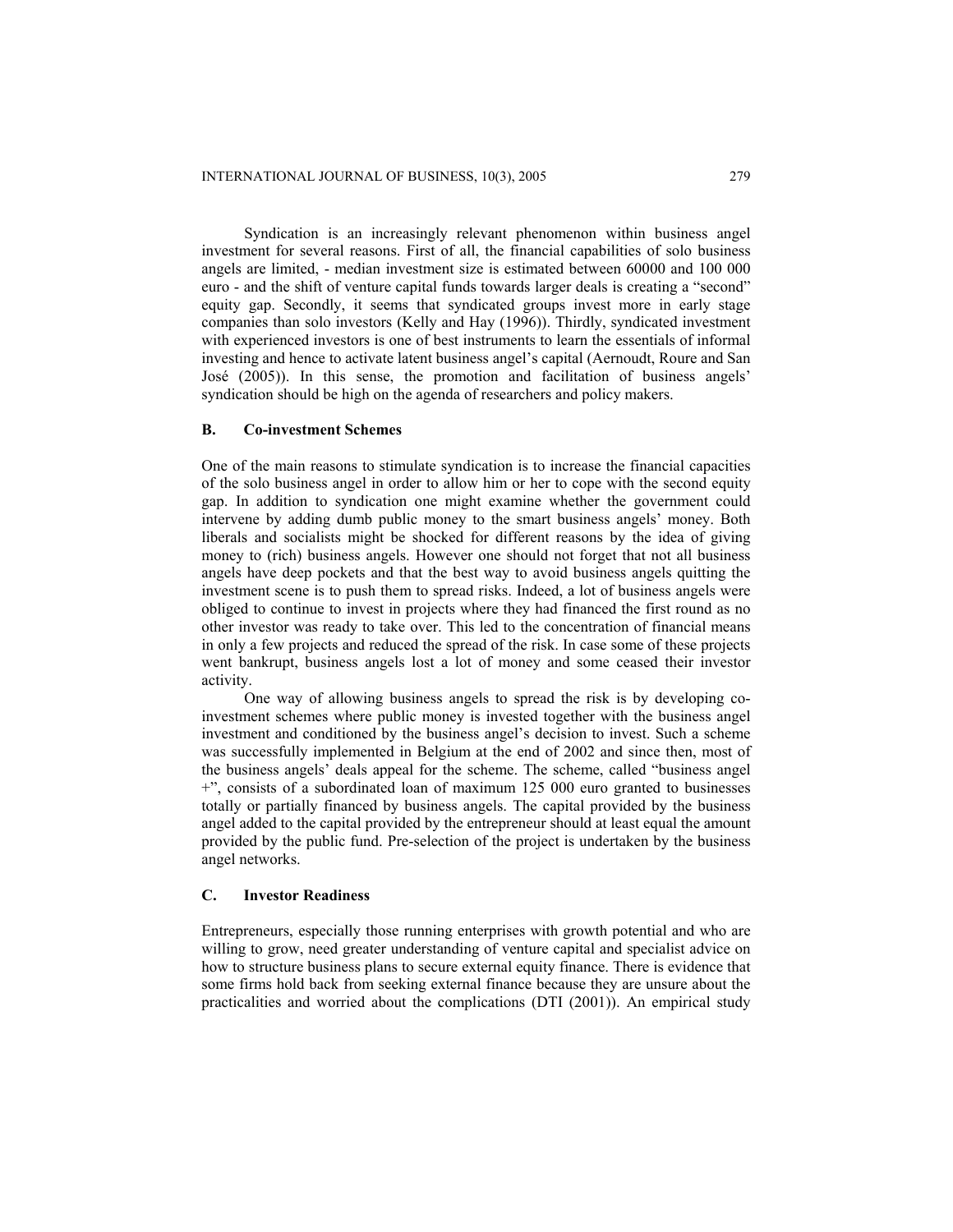carried out in Australia confirmed that by making new ventures investor-ready the business-investor community avoids a substantial waste of money (Douglas (2002)).

We could speak of a gap in the market akin to the classic equity gap: there is an information gap between the demand for and supply of funding, due to the fact that entrepreneurs do not fully understand the range of financial options. There seems to be a certain amount of luck involved in the search for funding. Financial institutions should help in filling this information gap of what is available and under what terms and conditions. This investor-readiness gap does not only apply to equity capital but is relevant to all forms of finances. Going to a business angel with a story written as a pitch to a public sector development agency is the quickest way to be shown the exit door. Therefore part of what needs to be done is to bring entrepreneurs to a point where they recognise how to tell the right story to the right investor at the right time.

## **D. Corporate Orientation**

Management skills and financing are abundant in most large companies. This is exactly what start-ups and SMEs are most missing. A precondition for considering large companies as the ideal partner for SMEs and as the stimulus for regional economies is entrepreneurial orientation (Lumpkin (2002)). This embraces five dimensions, namely innovativeness, pro-activeness, competitive aggressiveness, autonomy and a willingness to take risk. Large companies should help to fill the small equity gap. We should look for innovative ways to involve large companies in this stage of financing by encouraging them to participate actively in seed funds and by involving their executives in business angel activity. Most of the executives could indeed be seen as fulfilling all the characteristics of a business angel but only a few systematically invest in starting companies. Perhaps we should find better ways of converting these virgin angels into active informal investors.

Beyond the direct impact of smart money, we should explore ways of bridging the gap between formal or informal seed financing and venture capital financing. As venture capital becomes more and more an expansion phase financing and MBO business in Europe, with only a few seed funds left we are faced with an exit problem for the first-round financiers. Seed funds are not capable of following the second round, and traditional venture capitalists consider the risk still too high at this stage.

Corporate ventures could perhaps bridge this gap by setting up co-investment schemes with seed funds, especially in sectors that have a link with the corporate investor. Currently corporate investors already represent around 6% of the annual equity raised in the venture capital market (Aernoudt (2003)), but there may be innovative ways of trying to stimulate large companies to invest in second-round financing, rather than investing in an MBO-dominated market. This can only be achieved by converting corporate investors into smart money investors, including hands-on management, rather than leaving them in their role as "followers" to the leading venture capitalist. Recent market evolutions might help this conversion. Making large companies more entrepreneurial and translating this into accurate financing for SMEs should be the real objective of corporate venturing.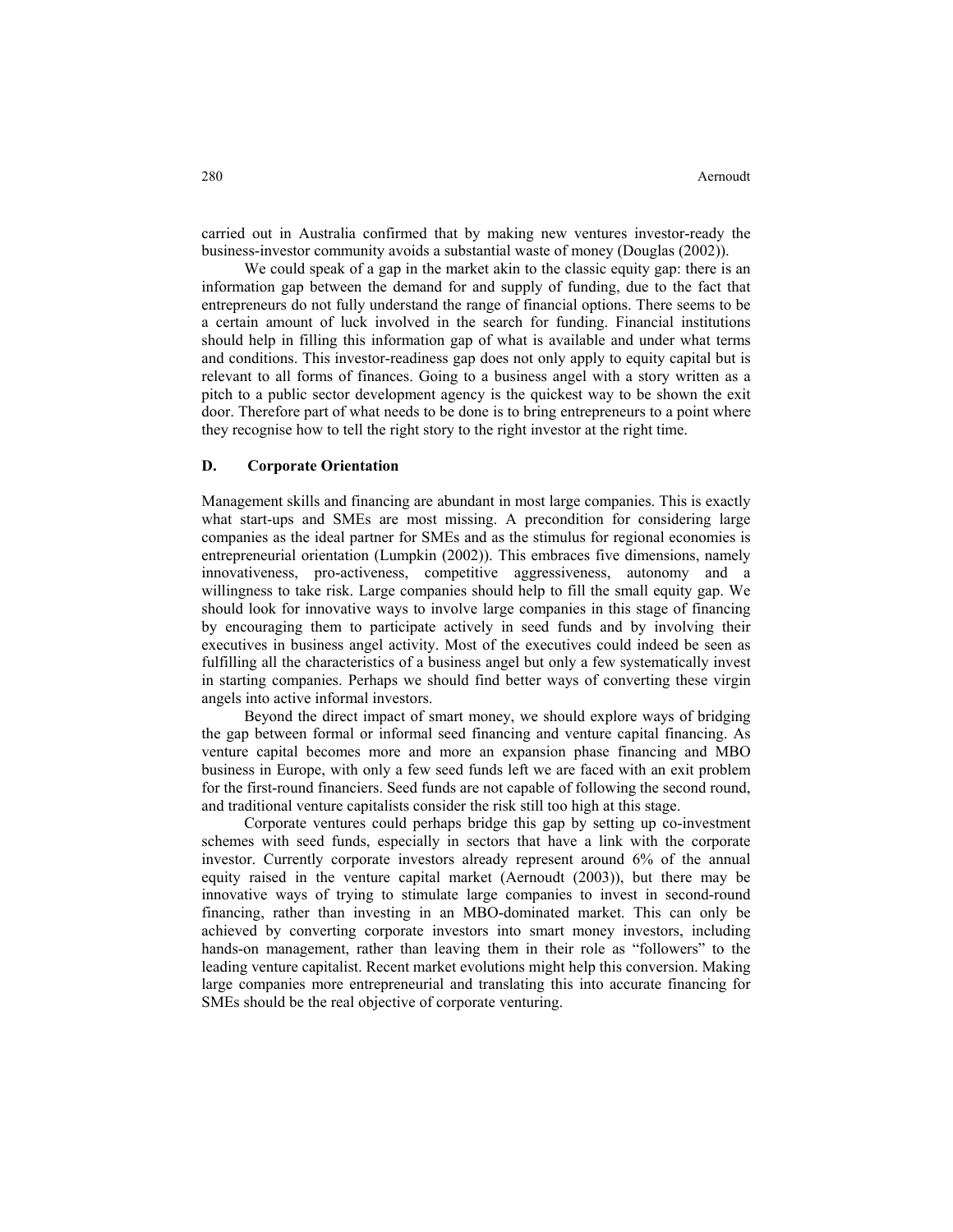Making large companies more entrepreneurially oriented should at the same time be one of the best ways of involving them in the supply of premises, not as sponsors but as partners. The private sector tends to undersupply premises for SMEs given that rents are higher for retail and residential uses. Thus the public sector often gets involved in part-financing business incubators, science parks, office parks or industrial estates. Incubators have indeed developed very quickly in Europe but have been largely integrated into a non-profit culture. Their aim is to contribute to regional or local development (Aernoudt (2004)). These first-generation incubators have still a role to play, but, in addition, real incubators should hatch primarily fast-growing companies that ensure the most added value and jobs. Incubators focused on spin-offs are in this sense crucial. Large companies could easily be involved in the financing of both structures as the traditional incubators might offer a low-risk low-return approach whilst spin-off incubators might fit into their new entrepreneurial orientation. In this context incubators should develop links with business angels and business angel networks.

#### **E. Business Angel Academy**

It is often noted that even with funds, time and experience, the three main ingredients to become a business angel, the majority of them are reluctant to make an initial investment. When you question new potential business angels, so-called "virgin angels", they mention the lack of a structured framework. Giving them an adequate understanding of the investment process is therefore the perfect way to increase the number of active business angels. In this context the idea of a business angel academy aiming at realising this objective emerged.

The basic idea is that the investment process is not straightforward. Business angels need skills providing them with the capabilities to assess the risk of investment opportunities and manage the process. Individuals who cannot weigh the risk of an opportunity at an initial stage will not invest. In order to increase the investment activity of potential business angels, specific training mainly oriented towards virgin angels, can have a significant impact. This concept, marketed under the name business angel academy has been successfully tested in IASE Business School Barcelona (Aernoudt, Roure and San José (2005)).

#### **F. Business Angel Networks**

One of the best ways to bridge the information gap between business angels and entrepreneurs is by setting up business angel networks. The business angel networks form a platform where SMEs and business angels can make contact. This platform can function through the internet, magazines or organising fora. The networks give SMEs access to a new source of finance alongside bank financing and risk capital.

The obstacle for the development of informal investment, apart from the crucial fiscal and regulative environment, is indeed the lack of good and well-presented projects. If there is any market failure, beside the specific issue of the business angel academy, it is on the investees' side and hence, on how to find (not to select) the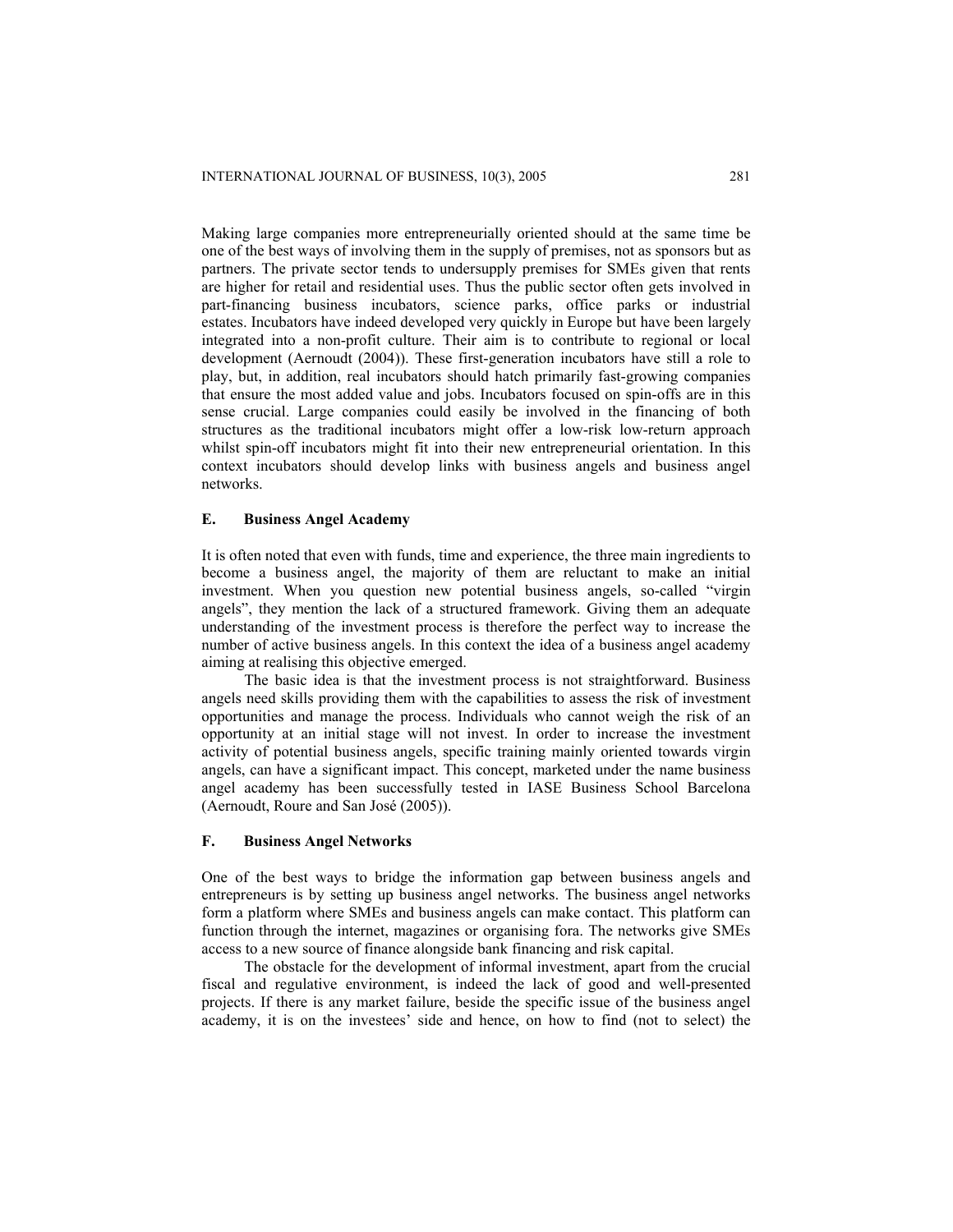potential projects. Investees have to be guided in the presentation, both written and oral, of their projects, and have to be brought into contact with business angels who might be interested in their projects. Experiences in the United Kingdom and in the Netherlands showed that this market failure could easily be remedied with very simple means and led to the establishments of networks all over Europe. Evaluation showed that the scale of the network, the regional scale of the operation, the quality of staff, the level of financial support, the location, the complementary activities and the long term support from the stakeholders are considered as the success factors for a sustainable business angel network.

#### **G. Integrated Finance Approach**

Integrated finance is a concept that aims to reduce the cost of finance for SMEs by proactively analysing the likely finance needs in the performance of a business plan or project. It seeks to achieve conditional offers from different finance providers against performance milestones. A venture capitalist can therefore commit himself in principle to an investment at a given point in a company's development. This, in turn, may offer comfort to a business angel who is asked to provide early stage capital. Further analysis of expenditure needs may identify requirements in principle for invoice discounting or asset finance at other points of development. This pro-active financial modelling concept has a number of advantages: it demonstrates a command of financial requirements; it secures all the elements of appropriate finance in one exercise; it should reduce cost by removing elements of uncertainty and it presents a strong image of the company, thus enhancing its prestige.

Implementing such an intelligent and analytical approach to funding SMEs is extremely difficult to achieve. It has not happened so far. Banks and other finance providers want to protect their margins and their so-called "one-stop finance" is often a misuse of the term. A proper diagnosis of financial needs by product is beneficial but a key element of integrated finance thinking is competition between providers. Many banks and finance providers already offer a complete range of products but offer them as a basket of services to customers in which some components may not be competitively priced. Hidden tariffs such as these increase costs, undermine sustainability and adversely affect cash flow.

Companies and entrepreneurs can only successfully exploit the potential of integrated finance if they are robustly prepared. A number of interventions have already been tried. One of the most successful has been the *fit4finance* assessment panels designed and delivered by Business Link Hertfordshire. Companies present their funding opportunity to a number of active finance providers including bankers, venture capitalists, grant providers and business angels. This panel-based 'trial by expert' is extremely effective in helping businesses and entrepreneurs to assess internal barriers to their access to finance, but also very powerful in releasing competition between the financiers. This movement towards a more intelligent approach to SME financing is only just beginning to gather momentum but promises to unblock many barriers preventing SMEs from fully achieving their growth potential.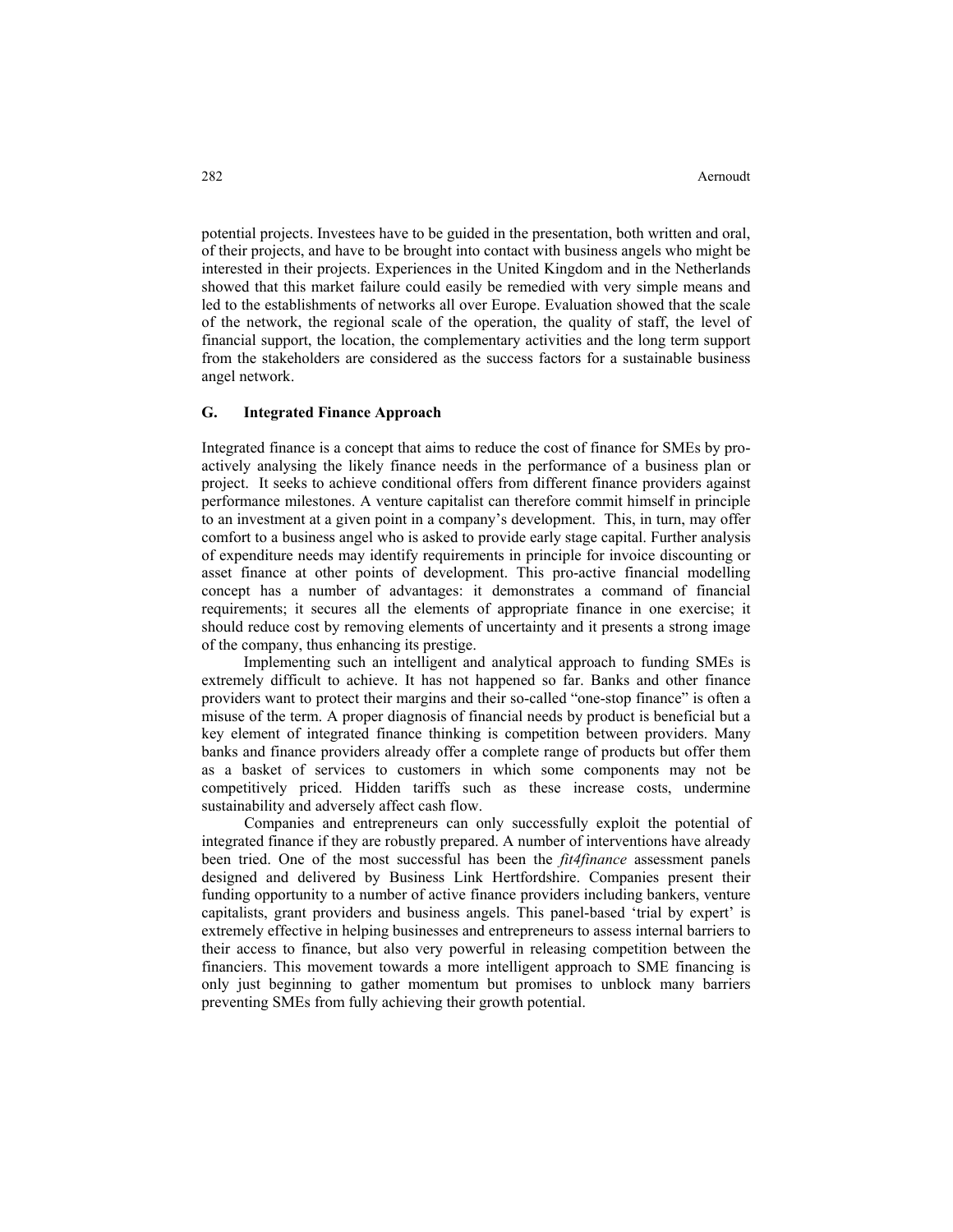### **VI. CONCLUSION**

It is clear that the market does not function at the lower end and that business angels become more and more the first investor for starting companies now that venture capitalists are moving towards the later stage, with an noticeable MBO preference, and towards bigger deals. Therefore renewed public attention is needed for the business angel phenomenon. This should not sanction public initiatives to take over from the failing market by launching expensive subsidy schemes, but should encourage governments to look into innovative ways to make the market work. In this context coping with the information asymmetry problem has been considered crucial. Initiatives aiming at stimulating the syndication process, the investors' readiness, the location (and revelation) of the potential business angel, the involvement of big companies, the setting up and making more efficient of the business angel networks and the integration of financing resources can be considered as the best value for public money approach. If co-investment schemes are needed, the due diligence should be done at business angel level without involvement of the public financiers.

#### **REFERENCES**

- Amit, R., J. Brander, and C. Zott, 1998, "[Why Do Venture Capital Firms Exist? Theory](http://web20.epnet.com/citation.asp?tb=1&_ug=sid+7A2A5A8A%2D7FE7%2D494D%2D8256%2DE80B8AD88FA9%40sessionmgr3+dbs+buh+cp+1+DB96&_us=frn+1+hd+False+hs+True+cst+0%3B1%3B4+or+Date+fh+False+ss+SO+sm+ES+sl+0+dstb+ES+mh+1+ri+KAAACB3B00121426+4E24&_uso=) [and Canadian Evidence",](http://web20.epnet.com/citation.asp?tb=1&_ug=sid+7A2A5A8A%2D7FE7%2D494D%2D8256%2DE80B8AD88FA9%40sessionmgr3+dbs+buh+cp+1+DB96&_us=frn+1+hd+False+hs+True+cst+0%3B1%3B4+or+Date+fh+False+ss+SO+sm+ES+sl+0+dstb+ES+mh+1+ri+KAAACB3B00121426+4E24&_uso=) *Journal of Business Venturing*, Vol. 13, Issue 6, 441-467.
- Aernoudt, R., J. Roure, and A. San José, 2005, "Business Angels Schools, Unleasing the Potential for Business Angel Investment", *Venture Capital, An International Journal of Entrepreneurial Finance,* Volume 7, number 2, 145 - 169.
- Aernoudt, R., 2004, "Incubators: Tool for Entrepreneurship?" *Small Business economics*, 4, Volume 23, Issue 2, 127 - 135.
- Aernoudt, R. and A. San José, 2003, "Early Stage and Corporate Venture Two Worlds Apart?", *Venture Capital, An International Journal of Entrepreneurial Finance,* Volume 5, number 4, 277 - 286.
- Aernoudt, R., and T. Erikson, 2002, "Business Angel Networks: A European Perspective", Journal of Enterprising Culture, Vol. 10, No. 3, 177-187.
- Aernoudt, R., 1999a, "European Policy Towards Venture Capital," *Venture Capital, An International Journal of Entrepreneurial Finance,* volume 1, no 1, 47-58.
- Aernoudt, R., 1999b, "Business Angels, Should They Fly on Their Own Wings?", V*enture Capital, An International Journal of Entrepreneurial Finance,* volume 1, no 2, 187-195.
- Aram, J, 1989, "Attitudes and Behaviours of Informal Investors Towards Early-stage Investments", *Journal of Business Venturing*, 4. 333-347.
- Bannock and Partners, 2001. *Innovative Instruments for Raising Equity*, European Commission.
- Botazzi, L., M. Da Rin, and T. Hellman, 2004, "The Changing Face of the European Venture Capital Industry", *The Journal of Private Equity*, Spring issue, 26 - 53.
- Brouwer, M., and B. Hendrix, 1998, "Two Worlds of Venture Capital: What Happened to U.S. and Dutch Early Stage Investment?", *Small Business Economics* 10, 333 - 368.